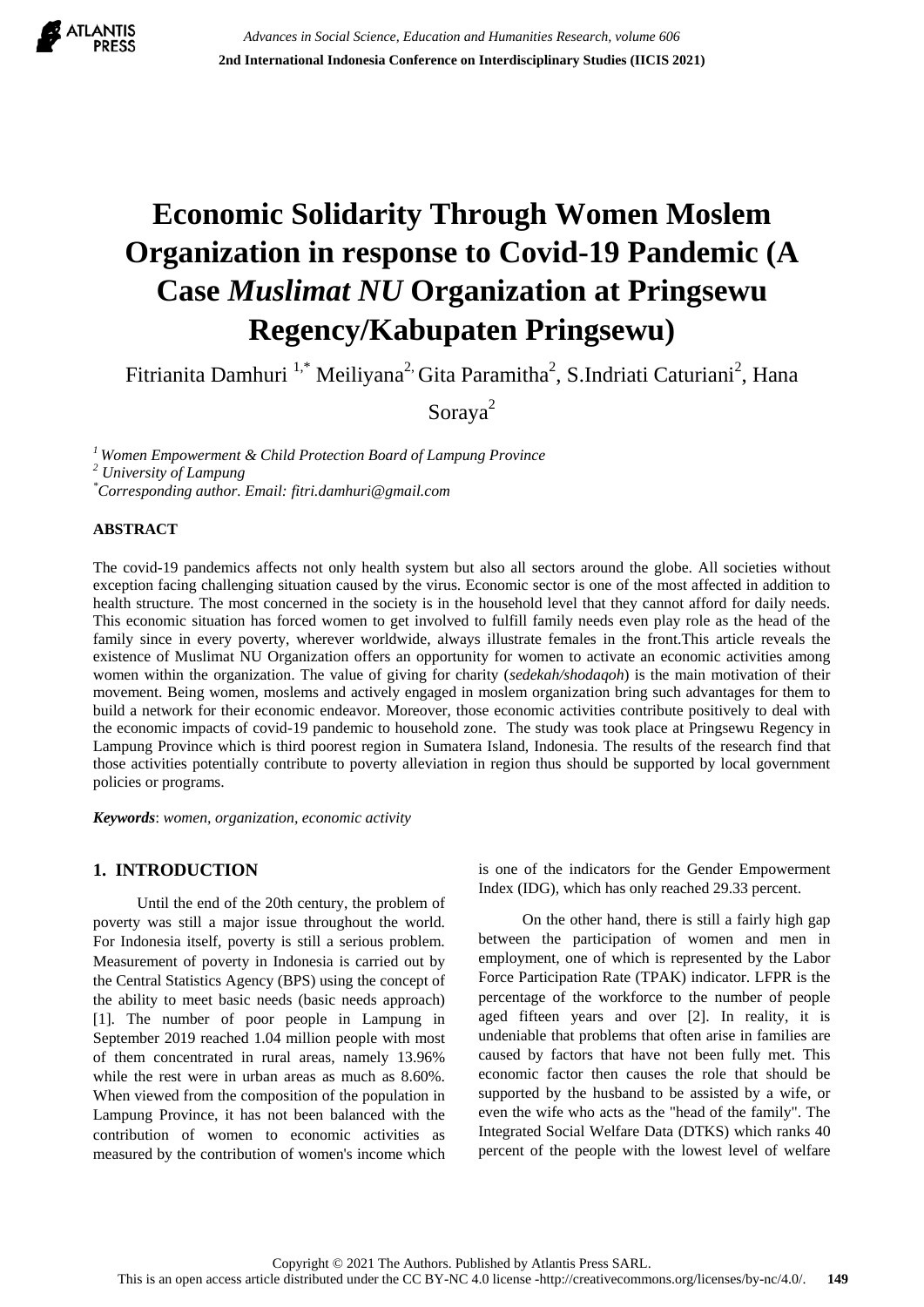based on the Decree of the Minister of Social Affairs Number 146/HUK/2020 there are 132,684 female household heads out of a total of 999,769 poor household heads in Lampung Province or 13.27 percent.

Female heads of households bear economic responsibilities for their families, so that their participation in economic activities is very important for the welfare of their families. Another more fundamental problem lies in the dichotomous separation between the roles of men and women which is strongly contrasted with public and private roles. Patriarchal culture results in women being in a weak bargaining position. Therefore, gender mainstreaming in poverty reduction is an inevitable part.

Islamic teachings are more focused on binding humans to always obey the commands of Allah SWT and His Messenger and guide human life in various aspects of life, both with regard to the household and the community environment. In a household, husband and wife must be able to create tranquility, peace and prosperity for all family members. With the creation of comfort in the family, it is ensured that every family member can devote or donate their service to the community. Women play an important role in domestic life and Islam gives women the freedom to participate in society. Islam elevates the dignity of women in every development of the times [3].

Based on a pre-survey conducted in Pringsewu Regency, Muslimat Nahdatul Ulama (NU) of Pringsewu Regency as a community organization which is one of the Autonomous Body of Nahdatul Ulama which was established on March 29, 1946 is an organization whose priority program is women's economic empowerment. The participation of Muslimat NU in women's economic empowerment is expected to be a partner of the government in optimizing efforts to increase women's capacity and independence through a religious approach.

Taking into account the concentration of the poor who are mostly in rural areas, the almost balanced composition of the population between women and men and the large disparity in the contribution of women in the economic sector, empowerment of rural women is important for further in-depth research.

# **2. LITERATURE REVIEW**

#### *2.1 Poverty*

Poverty is a human problem, so it carries the consequence of a moral responsibility for everyone to pay attention to the lives of people living in poverty. Poverty is also a violation of human rights. "…human rights become a constitutive element of development and human rights violations become both a cause and symptom of poverty". Chambers as quoted by [4] suggests that the core of the poverty problem lies in the deprivation trap. The deprivation trap consists of five misfortunes that entangle the lives of poor families, namely (1) poverty itself; (2) physical weakness; (3) alienation; (4) vulnerability, and (5) powerlessness.

The Qur'an uses several words to describe poverty, including the words faqir, poor, al-sail and almahrum. However, the words faqir and poor are more often found in the Qur'an, in the Qur'an the word faqir is found 12 times and the word poor is found 25 times, each of which is used in different meanings [5]. However, the Qur'an itself does not provide detailed definitions for these terms. Poverty in the view of Islam is neither a punishment nor a curse from God, but is caused by a wrong human understanding of the distribution of income (sustenance) given.

#### *2.2 Community Empowerment*

The use of the term community empowerment is closely related to the community development paradigm that emerged from criticism of the economic growthbased development paradigm, which was put forward by Jim Ife, as follows: Empowerment means providing people with the resources, opportunities, knowledge and skills to increase their capacity to determine their own future, and to participate in and affect the life of their community. Empowerment should be the aim of all community development [6].

According to Agus Syafi'i, the purpose of community empowerment is to establish a community or build the ability to advance oneself towards a better life in a balanced way. Because community empowerment is an effort to broaden the horizon of choice for the community. This means that people are empowered to see and choose something that is beneficial to themselves [7].

# *2.3 Gender, Feminism and Women Empowerment*

Starting from Ester Bosorup who criticized the welfare approach before the 1970s. In his book Woman's Role in Economic Development (1970) Boserup shows that economic growth and rural modernization in third world countries (Asia, Africa, Latin America) do not necessarily provide the same benefits and benefits to women and men, where many women are left behind in the production process to be replaced by machines, receive very low wages in the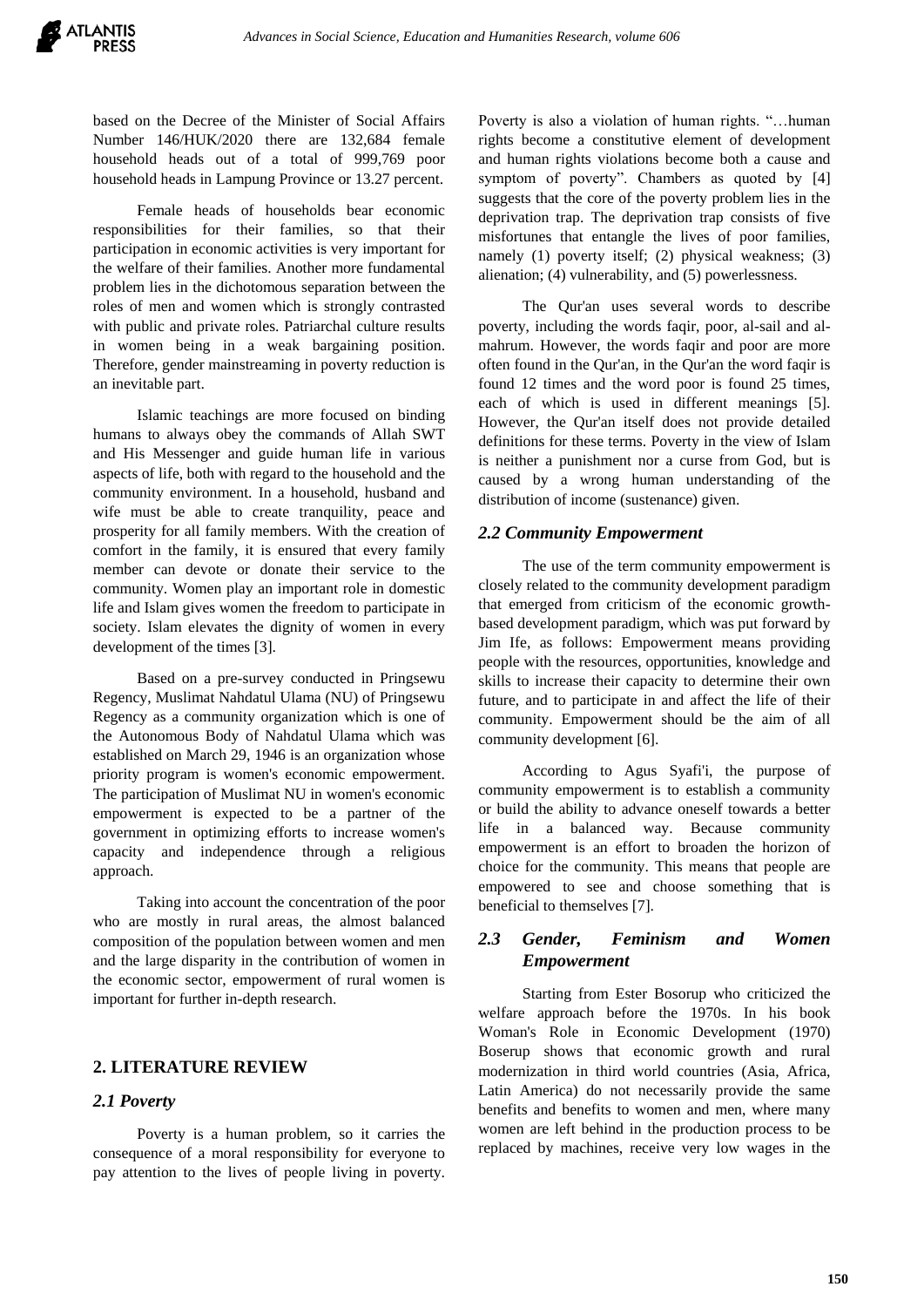non-agricultural sector in urban areas, and are not even valued for their work in rural areas [8].

Then, feminist criticism of such economic development has been translated into an effort to integrate women in development through the Women in Development (WID) approach since the 1970s. The adoption of WID was marked at the first UN Summit on Women in Mexico in 1975, which introduced the term Women in Development (WID) to ensure the integration of women in development. However, Caroline Mosser noted that the anti-poverty approach used in WID to achieve gender equality, places more emphasis on reducing income disparities between women and men because it is believed that the source of injustice is poverty, and not sub ordination [9]. According to [10] the anti-poverty approach in WID is more focused on the reproductive role of women, for rural women in the third world who are attached to the conventional role and position of women as wives or mothers at home [10]. So, WID actually does not integrate women in modernization and economic growth, but instead marginalizes women.

So, seeing this trend, feminists in third world countries in the South (Global South Asia, Africa, Latin America) who are members of Development Alternatives with Women for a New Era (DAWN) call for WID to be replaced with Gender and Development (GAD) [11]. This is to integrate women's interests in modernization and economic growth, despite the fact that anti-poverty approaches are still being used.

# *2.4 Theory of Islamic Community Development*

Ibn Khaldun explained that humans are individually given advantages but by nature humans have shortcomings. So that these advantages need to be fostered in order to develop personal potential to be able to build [12]. According to Ibn Khaldun, the development of Islamic society, the concept and purpose of developing an Islamic society are individuals, ashabiyah, ijtima 'al-insani society, the state and civilization.

Community empowerment has similarities with da'wah in the form of action. Progress will be obtained if someone is able to develop the potential in them. This is the same as the command of the Prophet who ordered everyone to work hard, worship obediently, be kind to everyone, maintain harmony in society. The task of empowerment actors is to encourage and create individuals and communities to be able to make changes in behavior towards independence (empowerment). Community development has the center of attention in helping people at various age levels to grow and develop through various facilitation and support so that they are able to decide, plan and take action to manage and develop their physical environment and social welfare [13].

# *2.5 Lampung Success*

In accordance with the Lampung Provincial Regulation Number 13 of 2019 concerning the Lampung Province Medium-Term Development Plan (RPJMD) for 2019-2024, it is stated that the Lampung Province development vision for the 2019-2024 period is in accordance with the Vision of the elected Head and Deputy Regional Head: "

Taking into account the vision of development, it is hoped that the people of Lampung will become the "main subject" in regional development and in building their welfare. Development can be realized if it is supported by a sense of security and peace for the community and investors, supported by good and equitable public service facilities and infrastructure. Through these prerequisites, Lampung can grow into a developed area with intelligent (cultured) and competitive people so that mutual prosperity and prosperity can be achieved.

## **3. METHODOLOGY**

This research is a qualitative research with a case study design. In this study they are: poor rural women as subjects and objects of economic empowerment, actors, designers, implementers and persons in charge of women's empowerment programs, as well as several stakeholders who can influence the gender perspective in society. This research will be conducted at the selected district/city level, namely Pringsewu Regency as the working area of Muslimat Nahdatul Ulama, Pringsewu Regency.

Informants in this qualitative research were selected by using purposive sampling technique, namely the method of determining the informants who were determined intentionally on the basis of criteria or sample objectives. In this study, the selection of informants was based on the following criteria and considerations: a) Planners, implementers, and assistance for empowerment programs for poor rural women, in this case Muslimat Nahdatul Ulama, Pringsewu Regency; b) Stakeholders who can influence the gender perspective in society; c) Rural poor women as implementers (subjects) and targets (objects) of women's empowerment programs.

# **4. RESULTS AND DISCUSSION**

# *4.1 Internal Condition*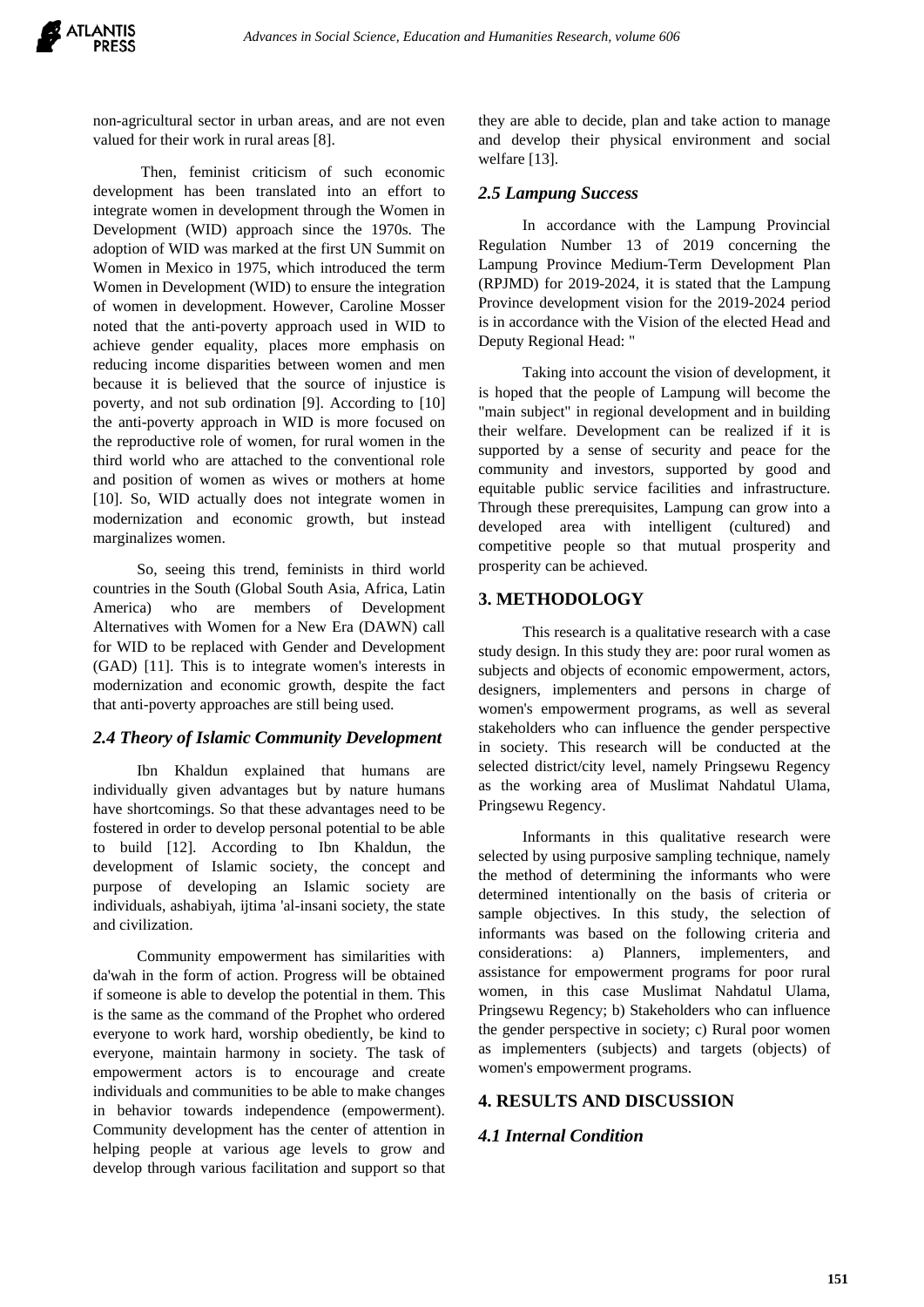

#### *4.1.1 Islamic View On Women*

Islam is a universal religion. In Islam, work is something that is highly recommended. Moreover, working with a believer can not only prevent him from begging, but also can provide for his elderly parents and young children. Women who work outside the home must be able to invest their time perfectly and become a productive and beneficial component of society. Therefore, working women should not neglect the realization of the main and most important responsibilities for Muslim women.

In line with this, there are also interview data that explain that husbands or families support their partner's entrepreneurs by helping to find raw materials or other things because these businesses also help to fulfill family needs, but on the condition that household matters must be resolved first. Although there are those who substitute household tasks such as cooking for household assistants, the final responsibility lies with the mother who ensures that the task has been completed. This shows that women who are entrepreneurs as housewives and additional breadwinners have a double burden.

#### *4.1.2 Islamic Women's Organization*

The scope of the organization that is used as the object of research is Muslimat NU in Pringsewu Regency. Muslimat NU is one of the autonomous bodies of Jam'iyah Nadhlatul Ulama' (NU), where Muslimat NU members are NU women. This organization was born on March 29, 1946. During its journey, Muslimat NU joined other elements of the women's struggle, especially those who were members of the Indonesian Women's Congress (Kowani), a national-level federation of women's organizations. In Kowani, Muslimat NU occupies an important position.

The vision of Muslimat NU is the realization of a prosperous society imbued with the teachings of Islam Ahlusunnah wal Jama'ah in the Unitary State of the Republic of Indonesia, which is prosperous and just, blessed by Allah SWT. The missions of Muslimat NU are as follows: 1) Realizing the Indonesian people, especially women, who are aware of religion, society, nation and state; 2) Realizing the Indonesian people, especially women, who are qualified, independent and devoted to Allah SWT; 3) Realizing Indonesian society, especially women, who are aware of their obligations and rights according to Islamic teachings, both as individuals and as members of society; & 4) Implement the goals of Jam'iyyah NU so that the realization of a just and prosperous society that is evenly distributed and blessed by Allah SWT.

Meanwhile, Muslimat NU in Pringsewu Regency has reduced these visions and missions to several work programs that are in accordance with the fields contained in the organizational structure of Muslimat NU in Pringsewu Regency.



**Picture 1.** Organizational Structure of NU Muslimat Pringsewu Regency Period 2020-2025

Muslimat NU in Pringsewu Regency has 8 fields which have several work programs in empowering women, namely: Organization and Membership; Sector of Education and Cadre; Social, Population and Environmental Sector; the field of information/da'wah; Health; Economics, Cooperatives, and Agribusiness; Manpower Sector; and the Field of Law and Advocacy.

#### *4.1.3 Communal Economic Potential*

Alms is obligatory in Islam, because in the teachings of Islam alms is a good thing to reach heaven. This is in accordance with the religious base in the NU Muslimat organization. These women often carry out activities in the form of sodaqoh to others, both small and large scale. This charity activity is also a solidarity shown by the congregation towards fellow human beings. The application of solidarity that has been carried out includes NU Muslimat often conduct socialization to help people affected by natural disasters, such as donations for Palu, Donggala, Palestine, and other poor people. Then, there is also an institution that oversees the ambulance and free medical treatment, the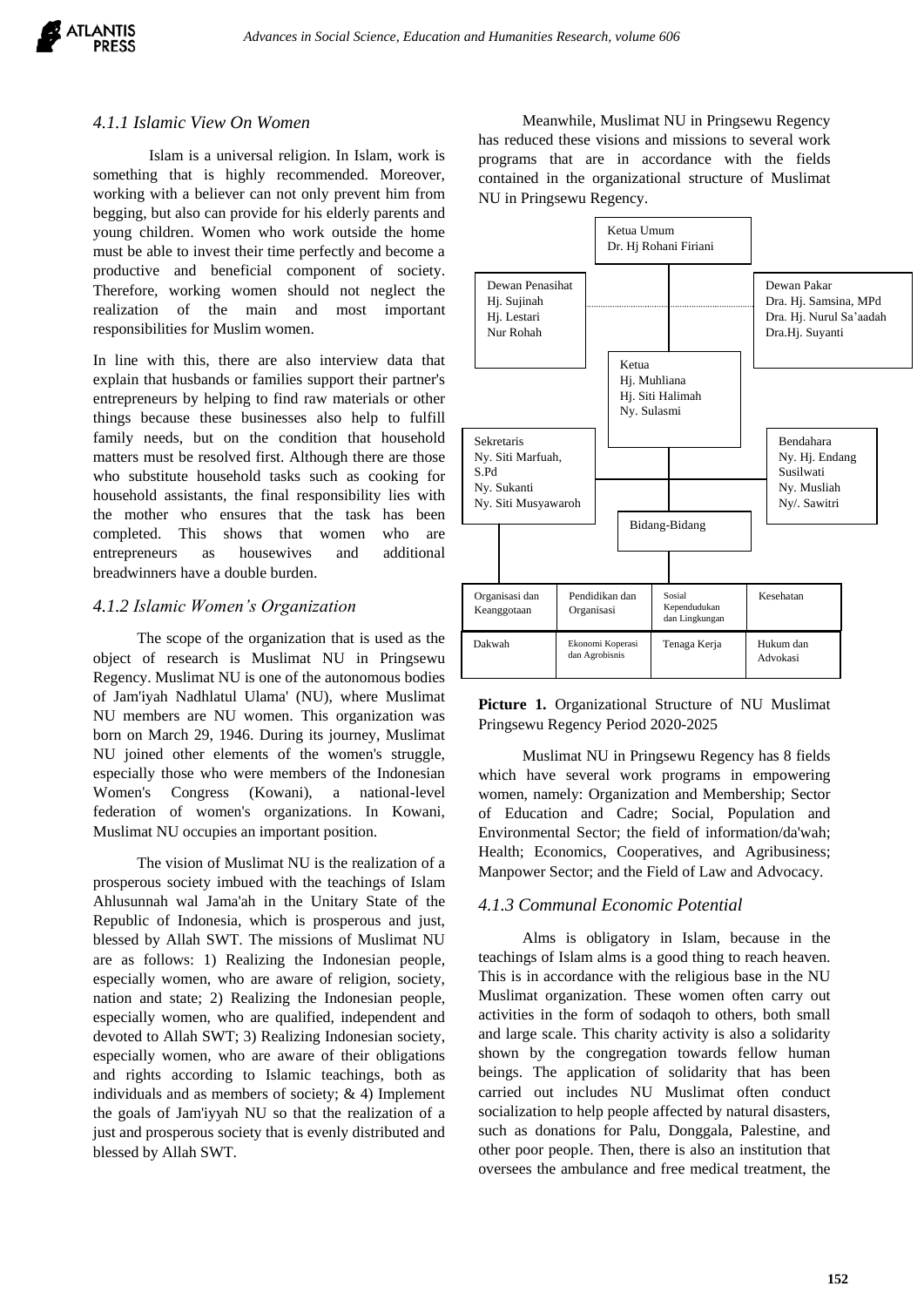institution is called LAZISNU (NU's charity infaq and alms). Then there are also heaven coins, which is an activity for distributing alms to the poor, elderly and orphans.

In addition, there are also agendas in the form of ta'lim or regular recitations, besides being filled with lectures, you can also find some worshipers who have businesses such as snacks taking them to ta'lim, and other worshipers help by buying their products. This shows that Muslimat NU as a means of organization also becomes a networking.

## *4.1.4 Local Government Support*

There is cooperation with agencies related to coaching in the form of developing a home industry for pilgrims who have efforts to increase their capacity. The development of this home industry is carried out with several collaborations, such as the field of economic agribusiness and the Muslimat NU cooperative which collaborates with the employment sector for the development of women's economic empowerment.

The local government helps with related programs from various sectors such as the PPPA Service and Koperindag and often sends several workers to conduct comparative studies outside the region. Then, every year there is also a grant aid in the form of equipment with a total value of Rp. 10,000,000,00 which is given to small business groups.

The Industry sector also provides assistance in the form of equipment and guidance or training, for example sealer assistance, packaging guidance and marketing to large retailers such as Indomaret. The Koperindag Office also provides Food Safety Training. Then, there is also a program of providing free halal certification and socialization of industrial business permits. Business groups that have grown large are taxpayers, and the data that has received assistance from the PPPA Office is entered into the e-catalog form.

# *4.2 External Challenge*

Before the pandemic, sometimes there was a schedule every Sunday morning with a "grazing" agenda, where local residents took a morning walk while making friends. Then there is also an agenda every Friday morning, namely the Farmers Market in the district government area by selling products produced by business groups. The products of these business groups are also marketed at certain events such as the Lampung Fair, Inakraf, or several anniversary celebrations of large organizations such as Muslimat NU.

#### *4.3 Women's Economic Empowerment Strategy*

Muslimat NU also held an LKM (Management Kembangmitra Training) at the end of January to the end of March 2021 in 9 sub-districts for LKM and home industry training. The skills obtained from the training were then competed, and the event also became a means of promotion to the local government, so that there were a lot of cake orders from Muslimat NU. After that, they were joined by a special community for the cake industry, which then the colleagues who received the training helped and trained other colleagues so that all of them had skills. The income obtained from the development of the home industry which is intended for charity will eventually also become a family income which significantly helps in meeting daily needs.

Furthermore, the researcher tries to see the economic activities carried out by Muslimat NU as one of the efforts to fulfill human needs as conveyed by Abraham Maslow (1943), namely there are five human needs: (1) physical needs, (2) security needs, (3) the need for belonging and love, (4) the need for esteem/recognition, and (5) the need for selfactualization. The need for actualization is the highest hierarchical human need [14]



#### Picture 2. Maslow's Hierarchy Of NeedSource: McLeod, 2019

The involvement of women in the Muslimat NU organization and activities in the organization, encourages women to fulfill the need for belonging and love (having friends in the organization) and also being able to meet the need for appreciation/recognition from the surrounding environment that as part of society, these women are recognized as individuals. who can do things that are public. Organizing within Muslimat NU also fulfills the needs of individuals who are at the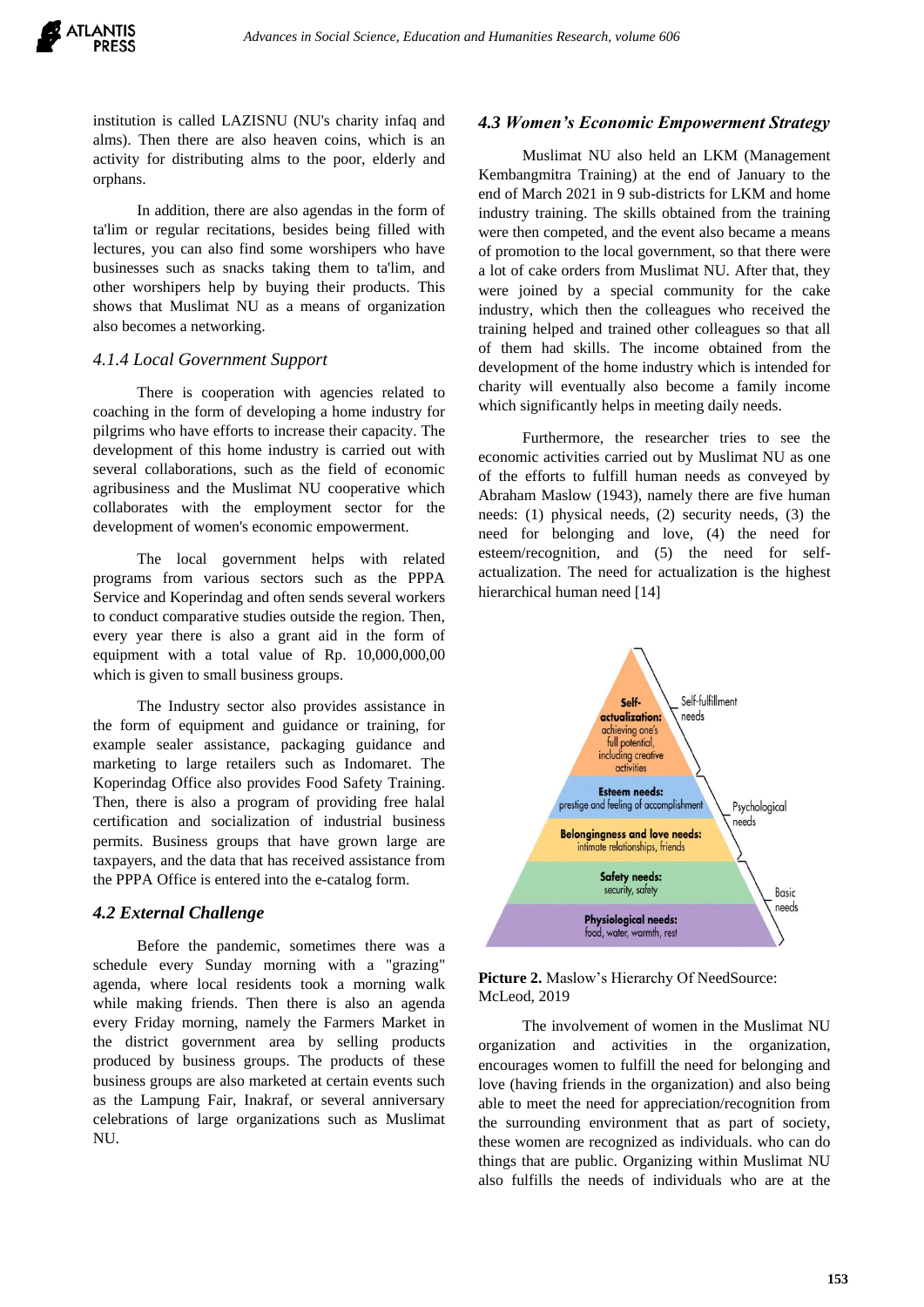highest hierarchy, namely self-actualization, in this case worship (alms and or helping others) aimed at getting rewards (good deeds).

Furthermore, [15] in her article says that motivation is the thing that underlies a person's economic behavior. Motivation itself is based on the knowledge of the individual. So for Muslim women, they should make their knowledge about the demands in Islamic teachings as their motivation in economic activities [16]. This is reinforced by [17] who says that each religion has its own view of economic studies which will then be reflected in the economic behavior of followers of that religion.

One of the principles in Islamic economics is justice. That every individual must be given the opportunity to earn a halal living according to his ability. If the customs of the people who are unable to do so are due to the weaknesses that exist within themselves, then it becomes an obligation for other people to help Chapra in [15]. This then also became the motivation of NU Muslimat members in Pringsewu Regency to compete actively in carrying out economic activities in order to help other people in need. This behavior is in accordance with the principle of justice in the perspective of Islamic economics.

# *4.3.1 The Calling Concept In The Protestant Ethic (Weber)*

The concept of calling refers to the idea that the highest form of moral obligation for individuals is to fulfill their duties in worldly affairs which are projected in religious behavior in daily mundane activities [18]. The view of Calvinism is considered the most influential in formulating the concept of calling. In this doctrine, the view "Only the elect can be saved from the curse, and that choice has been predetermined by God" encourages Protestants to work hard to become the elect.

This is also the same ethical value in the Islamic women's group (Muslimat NU) related to the spirit for activities so as to increase worship and also become devout Muslims. Entrepreneurship (economic) activities as an effort to become the chosen people.

# *4.3.2 Communal Women's Economic Strengthening Scheme Design*

From the explanation above regarding the human need to have and love (friends), the need for appreciation/recognition for their work (work), and the need for self-actualization, this phenomenon has the potential to become a communal economic force. Where in this communal economy there is a sense of

togetherness that can be the beginning to achieve equitable economic justice. In this study, the community (ummah) who fulfill their needs as mentioned above are Muslim women who are members of the Muslimat NU Pringsewu Regency.

As has been explained in the data description that in every joint activity carried out by NU Muslimat, they always set aside their wealth for alms for fellow members who are in need. This activity is carried out with the motivation to get goodness (reward) from Allah SWT. These women do things that become their knowledge in accordance with the demands of their religious teachings. They want to be the chosen one (the calling concept). If this continues to be encouraged, women's communal economic power to alleviate poverty can be achieved. Below is a diagram illustrating the factors for realizing the communal economy.



**Picture 3.** Illustration of Islamic Women's Economic Strategy. Source: Processed by Researchers, 2021

# **5. CONCLUSIONS**

Based on research results, the conclusions of this study are as follows:

- 1. There are no significant barriers for women in carrying out economic activities, both from understanding the value of Islam, family, or the surrounding community.
- 2. Culturally, the view regarding financial responsibility is on men.
- 3. The economic activity carried out by women today still contributes to the informal sector and as an additional income, not the main income.
- 4. Muslimat NU as an organization serves as a forum for members who are active in the economy.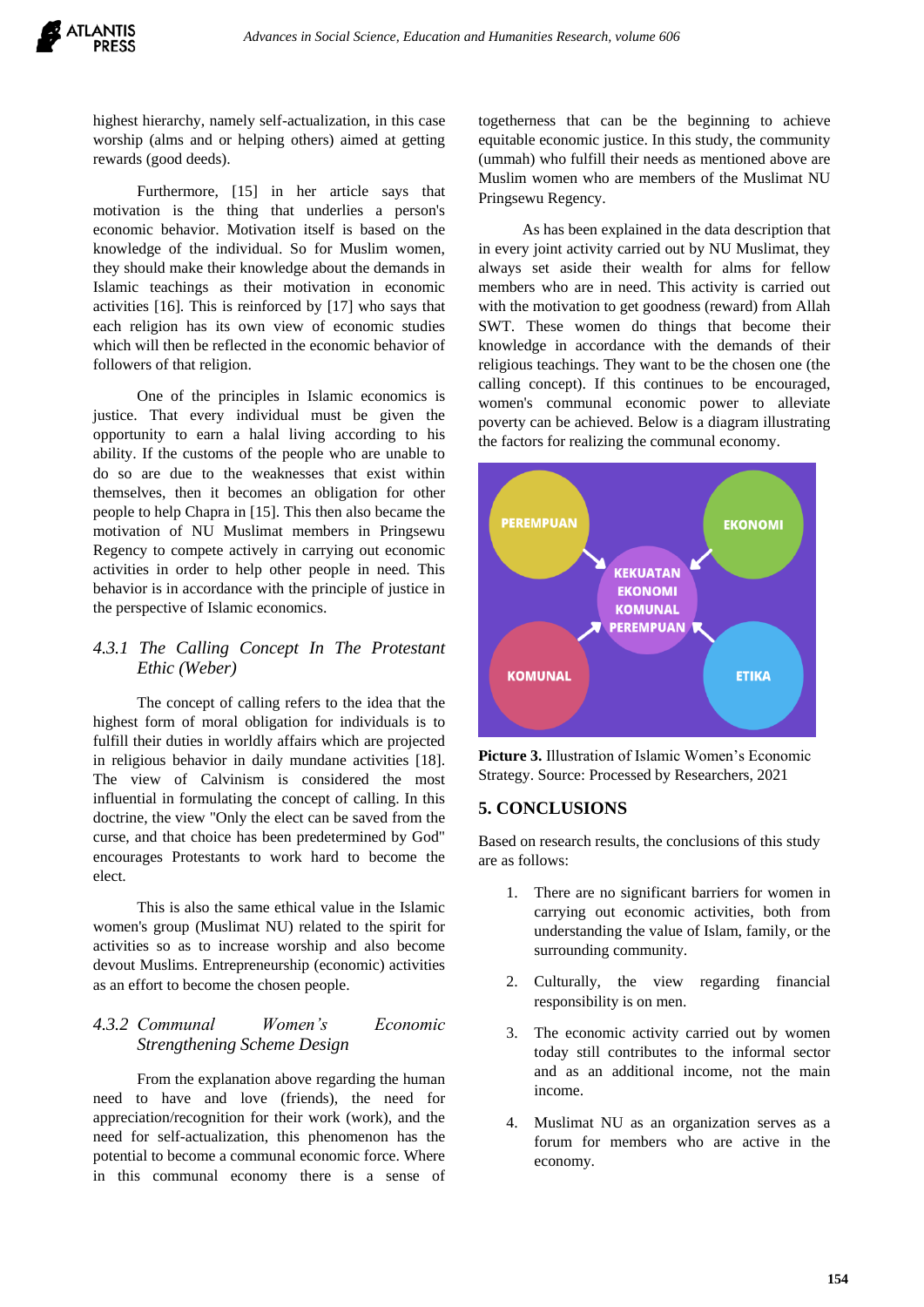- 5. The local government has implemented several programs related to women's economic activities, which are considered able to improve economic performance in Pringsewu Regency. Business requirements that have been running for two years are indicators of the basic ability of a business to achieve productivity.
- 6. The local government has not received an explanation about Lampung Berjaya.

## **6. RECOMMENDATION**

- 1. In order to increase the economic capacity of women, it is necessary to form an organization or business group consisting of women. The recommended form of organization is a cooperative. This cooperative body can then cooperate with other business entities or the private sector. This needs to be done so that economic activities can be recorded and can also contribute to regional income.
- 2. Increasing the involvement of women's economic activities in Pringsewu Regency can be strengthened through local government programs. A training program to support production with stable production standards and capabilities for women's business groups. It also provides empowerment, increased economic capacity for women and business continuity.
- 3. Coordination of work programs between local government work units is needed, so that it can encourage the emergence of start-ups or new business ventures as an effort to leverage the opening of job opportunities.
- 4. Goal setting in the Lampung Berjaya program in the Pringsewu Regency regional regulation.

## **REFERENCES**

- [1] <https://lampung.bps.go.is/subject/23/> kemiskinan.html#subjek
- [2] <https://www.bps.go.id/>
- [3] Hadijah Salim, *Wanita Islam Kepribadian dan Perjuangan*, (Bandung: Remaja Rosda Karya, 1994). hlm. 8
- [4] Soetrisno, Loekman, Substansi Permasalahan Kemiskinan dan Kesenjangan. Dalam Dewanta (ed),Kemiskinan dan Kesenjangan di Indonesia, (Yogyakarta: Penerbit Aditya Medi, 1995), hlm. 19
- [5] Muhtadi Ridwan, *Geliat Ekonomi Islam: Memangkas Kemiskinan, Mendorong Perubahan*, (Malang: UIN Maliki Press, 2012), hlm. 31
- [6] Ife, Jim, *Community Development: Creating Community Alternatives: Vision, Analysis, and Practice*, (Australia, Longman, 1995), hlm. 5
- [7] Agus Ahmad Syafi'i, *Manajemen Masyarakat Islam*, (Bandung: Gerbang Masyarakat Baru, 2001), hlm. 39
- [8] Ester Boserup, *Woman's Role in Economic Development* (Great Britain: George Allen and Unwin, 1970).
- [9] Mosser Caroline , Gender Planning in thethird World: Meeting Practical and Strategic Needs, dalam Rebecca Grant and Kathleen Newland (eds.), Gender and International Relations (Suffolk: pen University Press, 1991), hlm. 101.
- [10] Geeta Chowdhry, *Engendering Development: Women in Development (WID) in International Development Regimes*, dalam Marianne H. Marchand and Jane L. Papart (eds.), *Feminism/Postmodernism/Development* (London and New York: Routledge, 1995), hlm 32.
- [11] DAWN adalah forum kerja sama dan komunikasi antara perempuan di negara negara dunia yang menyadari bahwa WID justru meminggirkan perempuan. Lihat DAWN, "*Rethinking Social Development: DAWN's Vision*," World Development 23, no.11(1996).
- [12] Muhtadi dan Tantan Hermansyah, *Manajemen Pengembangan Masyarakat Islam (PMI),* (UIN Syarif Hidayatullah Jakarta: UIN Jakarta Press, 2013), hlm. 6
- [13] Totok Mardikanto & Poerwoko Soebiato, *Pemberdayaan Masyarakat dalam Perspektif Kebijakan Publik*, (Alfabeta, Bandung, 2019), hlm. 75
- [14] Qomar, M. N. (2019). Pandangan Al Quran Tentang Perempuan Bekerja (Hikmah Dibalik Surat Al-Qhashas) . *Jurnal Harkat, 15*(1).
- [15] Astuti, R. (2011, April). Rekonsepsi Ekonomi Islam dalam Perilaku dan Motivasi Ekonomi. *Religia, 14*(1), 75-92.